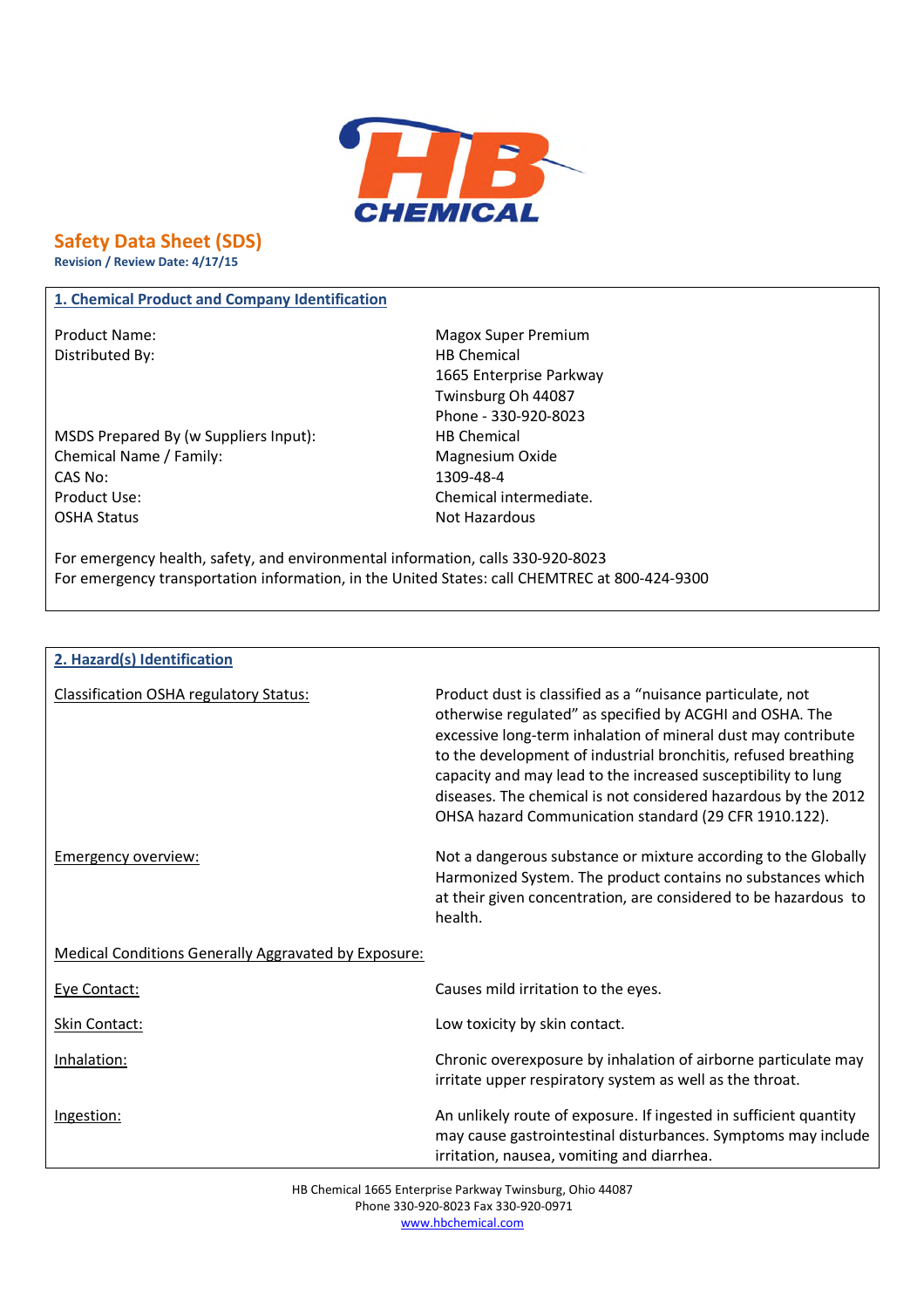Other information: Unknown Acute Toxicity 100% of the mixture consists of ingredients of unknown toxicity.

| 3. Composition / Information on Ingredients |                                          |                                                          |                     |
|---------------------------------------------|------------------------------------------|----------------------------------------------------------|---------------------|
| <b>Common Name</b><br>Synonyms              | Magnesium Oxide<br>MgO, Magnesium Oxide. | Light burned magnesium Oxide, Caustic Calcined Magnesia, |                     |
| <b>Chemical Name</b>                        | CAS No.                                  | Weight-%                                                 | <b>Trade Secret</b> |
| <b>Magnesium Oxide</b>                      | 1309-48-4                                | 100                                                      |                     |

| <b>4. First Aid Measures</b>                                               |                                                                                                                                                                                                                           |  |
|----------------------------------------------------------------------------|---------------------------------------------------------------------------------------------------------------------------------------------------------------------------------------------------------------------------|--|
| Inhalation:                                                                | Remove to fresh air. If breathing has stopped, give artificial<br>respiration. Get medical attention immediately.                                                                                                         |  |
| Eyes:                                                                      | Rinse thoroughly with plenty of water, also under the eyelid.<br>Get medical attention immediately if irritation persists.                                                                                                |  |
| Skin:                                                                      | Wash skin with a soap and water.                                                                                                                                                                                          |  |
| <u>Ingestion:</u>                                                          | Not an expected route of exposure. Drink 1 or 2 glasses of<br>water. Never give anything by mouth to an unconscious person.<br>Do not induce vomiting without medical advice. Immediate<br>medical attention is required. |  |
| Most important symptoms and effects, both acute and delayed                |                                                                                                                                                                                                                           |  |
| Symptoms:                                                                  | No information available.                                                                                                                                                                                                 |  |
| Indication of any immediate medical attention and special treatment needed |                                                                                                                                                                                                                           |  |
| Note to physicians:                                                        | Treat symptomatically.                                                                                                                                                                                                    |  |
|                                                                            |                                                                                                                                                                                                                           |  |

| <b>5. Fire-Fighting Measures</b>                                      |                                                                                                                                                                                                                                                                                                                                                                                            |
|-----------------------------------------------------------------------|--------------------------------------------------------------------------------------------------------------------------------------------------------------------------------------------------------------------------------------------------------------------------------------------------------------------------------------------------------------------------------------------|
| Unsuitable Extinguishing Media:                                       | Water reacts with magnesium oxide producing magnesium<br>hydroxide and heat. Do not allow water to get inside containers:<br>reaction with water will cause product to sell, generate heat,<br>and burst its containers. If contact is unavoidable, use<br>sufficient water to safely absorb the heat that may be<br>generated. Wetted product is not a health of environmental<br>hazard. |
| Special hazards arising from the chemical.:                           | No information available.                                                                                                                                                                                                                                                                                                                                                                  |
| Explosion data:<br>Sensitivity to Mechanical Impact/Static Discharge: | None.                                                                                                                                                                                                                                                                                                                                                                                      |
| Protective equipment and precaution for firefighters:                 | As in any fire, wear self-contained breathing apparatus                                                                                                                                                                                                                                                                                                                                    |
|                                                                       | HB Chemical 1665 Enterprise Parkway Twinsburg, Ohio 44087                                                                                                                                                                                                                                                                                                                                  |
|                                                                       | Phone 330-920-8023 Fax 330-920-0971                                                                                                                                                                                                                                                                                                                                                        |

www.hbchemical.com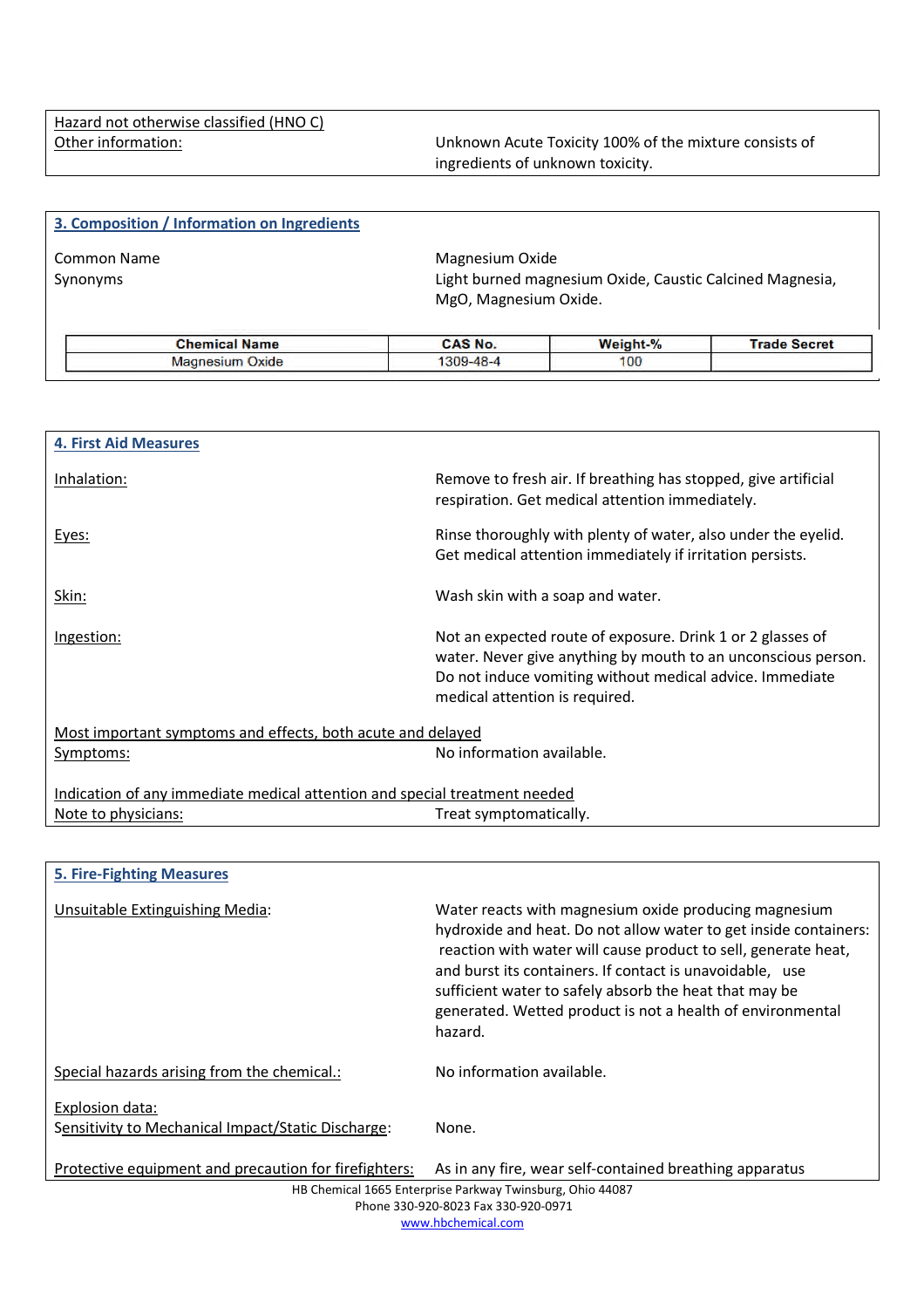pressure-demand, MSHA/NIOSH (approved or equivalent) and full protective gear.

| <b>6. Accidental Release Measures</b> |                                                                                                                                                                                                                                                                                                                 |
|---------------------------------------|-----------------------------------------------------------------------------------------------------------------------------------------------------------------------------------------------------------------------------------------------------------------------------------------------------------------|
| Personal precautions:                 | Ensure adequate ventilation, especially in confined areas.                                                                                                                                                                                                                                                      |
| Environmental precautions:            | See section 12 for additional ecological information.                                                                                                                                                                                                                                                           |
| Methods for containment:              | Prevent further leakage or spillage if safe to do so.                                                                                                                                                                                                                                                           |
| Methods for cleaning up:              | Carefully clean up and place material into a suitable container,<br>being careful to avoid creating excessive dust from dried<br>product. If conditions warrant, clean up personnel should wear<br>approved respiratory protection, gloves and goggles to prevent<br>irritation from contact and/or inhalation. |

| 7. Handling and Storage:       |                                                                                                                                                                                                                                                                                  |
|--------------------------------|----------------------------------------------------------------------------------------------------------------------------------------------------------------------------------------------------------------------------------------------------------------------------------|
| Precautions for safe handling: | Use personal protective equipment as required.                                                                                                                                                                                                                                   |
| <b>Storage Conditions:</b>     | Keep container tightly closed in a dry and well ventilated place.<br>Avoid generation of dust. Do not allow contact with water.                                                                                                                                                  |
| Incompatible Materials:        | Interhalogens, bromine pentafluoride, chlorine trifluoride.<br>Contact with aluminum metal may release hydrogen gas.<br>Incandescent reaction with phosphorus pentachloride. Water<br>will react with magnesium oxide to form magnesium hydroxide<br>and release heat and steam. |

# **8. Exposure Controls / Personal Protection**

Exposure Controls: This product, as supplied, does not contain any hazardous materials with occupational exposure limits established by the region specific regulatory bodies.

| TWA: 10 mg/m <sup>3</sup> inhalable fraction |                                                                                                                         |                                                                                                                             |
|----------------------------------------------|-------------------------------------------------------------------------------------------------------------------------|-----------------------------------------------------------------------------------------------------------------------------|
|                                              | TWA: $15 \text{ mg/m}^3$ fume, total<br>particulate<br>(vacated) TWA: $10 \text{ mg/m}^3$ fume<br>and total particulate | IDLH: $750 \text{ mg/m}^3$ fume                                                                                             |
|                                              |                                                                                                                         |                                                                                                                             |
|                                              |                                                                                                                         | NIOSH IDLH Provide workers with NIOSH approved respirators in accordance with requirements of 29 CFR 1910, 134 for level of |

Appropriate engineering controls: Provide sufficient ventilation, in both volume an air flow patterns to control mist/dust concentrations below allowable exposure limits. Showers, Eyewash station.

Respiratory Protection: **Provide workers with NIOSH approved respirator in accordance** with 29 CFR 1910.134 for level of exposure incurred.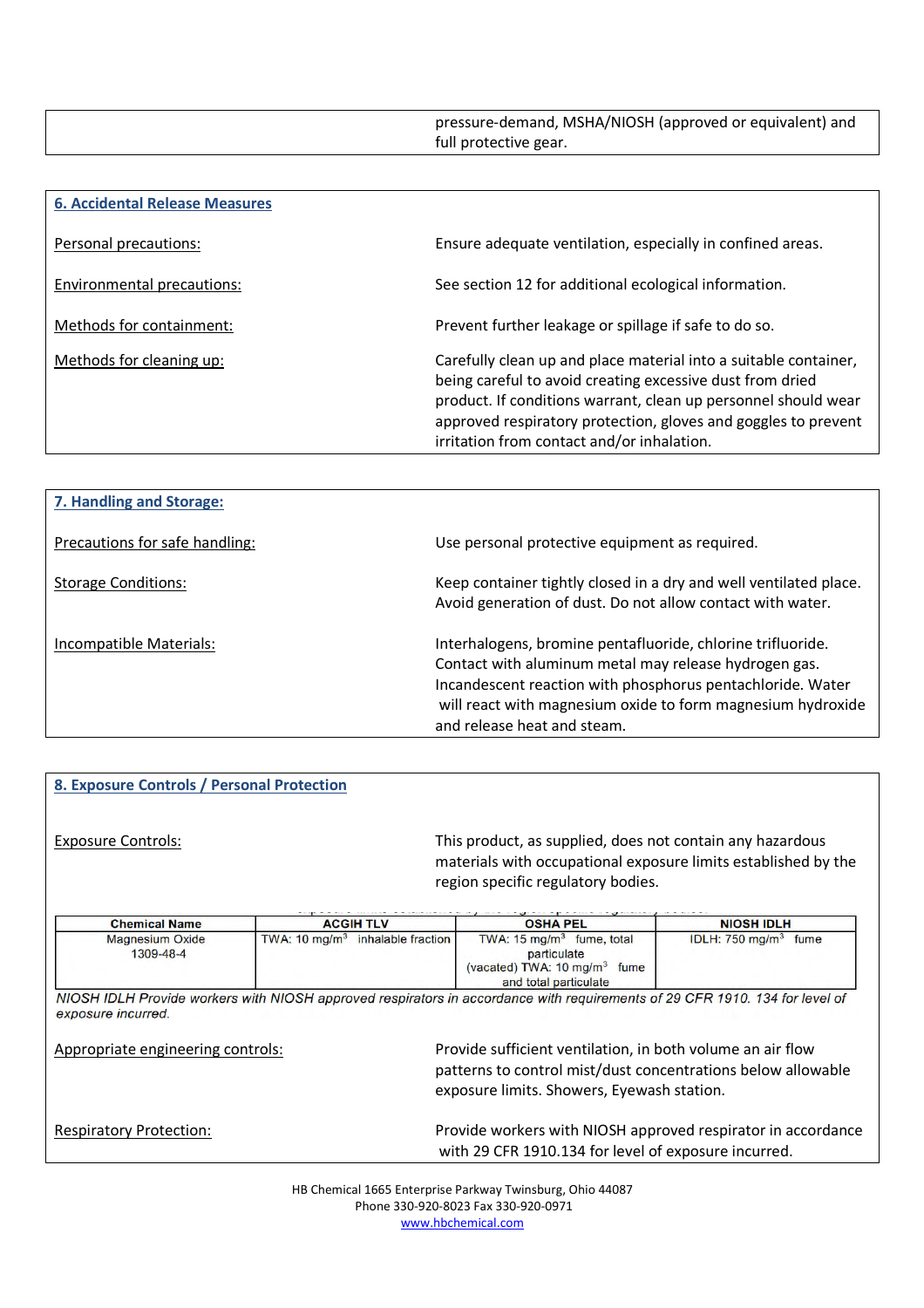Eye Protection: Avoid contact with eyes. The use of eye protection is recommended.

Skin and Body Protection: The use of eye protection, Gloves and long sleeve clothing is recommended.

General Hygiene considerations: Wash hands thoroughly after handling.

### **9. Physical and Chemical Properties**

Physical state Solid Appearance **Fine Powder** Odor Odorless and Odorless of the Odorless of the Odorless of the Odorless of the Odorless of the Odorless of the Odorless of the Odorless of the Odorless of the Odorless of the Odorless of the Odorless of the Odorless of Color White

#### **Property Values**

pH 10-11 Melting point/freezing point  $\geq$  2100 °C >3800 °F Boiling point / boiling range No information available Flash point **No information available** Evaporation rate Not Applicable Flammability (solid, gas) Moinformation available Flammability Limit in Air Upper flammability limit: No information available Vapor pressure No information available Vapor density **No information available** Specific Gravity 3.56 Water solubility Slight <1% Solubility in other solvents Noirel Communist Colubility in other solvents Partition coefficient Noinformation available Autoignition temperature Noinformation available Decomposition temperature Noinformation available Kinematic viscosity **No information available** Dynamic viscosity **No information available** Explosive properties and the settlement of the No information available Oxidizing properties No information available

# **Other Information**

Bulk density 20-35 lb. / ft3

Odor threshold and a set of the No information available

Lower flammability limit: No information available

Softening point Softening point and the No information available Molecular weight Noinformation available VOC Content (%) No information available Density **No information available**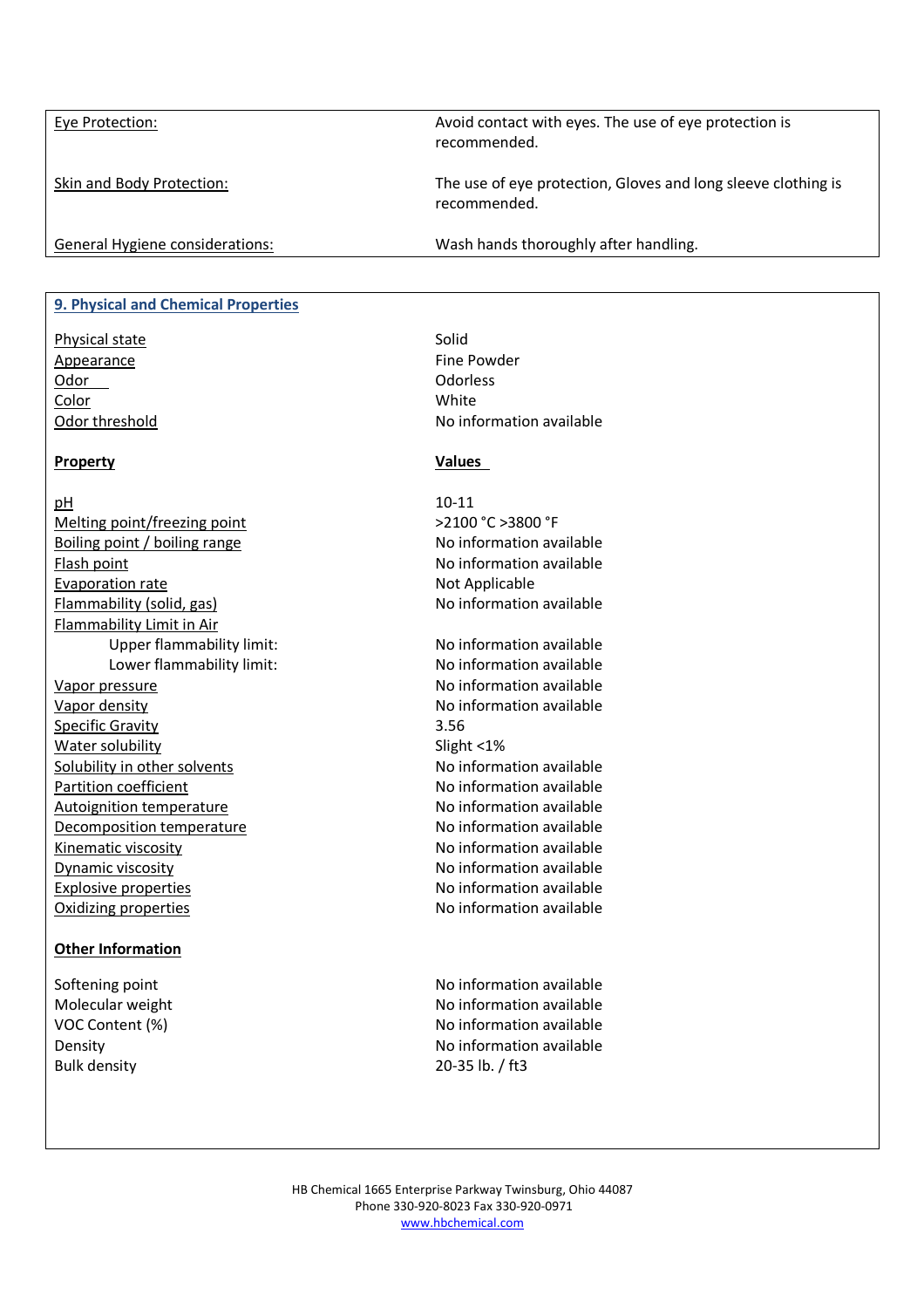| <b>10. Stability and Reactivity</b>      |                                                                                                                                                                                                                                                                                  |
|------------------------------------------|----------------------------------------------------------------------------------------------------------------------------------------------------------------------------------------------------------------------------------------------------------------------------------|
| Reactivity:                              | No data available.                                                                                                                                                                                                                                                               |
| Stability:                               | Stable under recommended storage conditions.                                                                                                                                                                                                                                     |
| Possibility of Hazardous Reactions:      | None under normal processing.                                                                                                                                                                                                                                                    |
| Hazardous Polymerization:                | Hazardous polymerization does not occur.                                                                                                                                                                                                                                         |
| Incompatibility (Materials to Avoid):    | Interhalogens, bromine pentafluoride, chlorine trifluoride.<br>Contact with aluminum metal may release hydrogen gas.<br>Incandescent reaction with phosphorus pentachloride. Water<br>will react with magnesium oxide to form magnesium hydroxide<br>and release heat and steam. |
| Conditions to Avoid:                     | Extremes of temperature and direct sunlight.                                                                                                                                                                                                                                     |
| <b>Hazardous Decomposition Products:</b> | Heat and steam                                                                                                                                                                                                                                                                   |

| <b>11. Toxicological Information</b>                                                       |                                                                                                                                                                   |
|--------------------------------------------------------------------------------------------|-------------------------------------------------------------------------------------------------------------------------------------------------------------------|
|                                                                                            |                                                                                                                                                                   |
| Information on likely routes of exposure                                                   |                                                                                                                                                                   |
| Product Information:                                                                       | Magnesium Oxide CAS# 1309-48-4                                                                                                                                    |
| Inhalation:                                                                                | Inhalation of fume (not MgO dust particulate) produced upon<br>decomposition of magnesium compounds can produce a febrile<br>reaction and leukocytosis in humans. |
| Eye contact:                                                                               | No data available.                                                                                                                                                |
| Skin Contact:                                                                              | No data available.                                                                                                                                                |
| Ingestion:                                                                                 | No data available.                                                                                                                                                |
| Information on toxicological effects                                                       |                                                                                                                                                                   |
| <b>Symptoms</b>                                                                            | No information available.                                                                                                                                         |
| Delayed and immediate effects as well as chronic effects from short and long-term exposure |                                                                                                                                                                   |
| Sensitization                                                                              | No information available.                                                                                                                                         |
| Germ cell mutagenicity                                                                     | No information available.                                                                                                                                         |
| Carcinogenicity                                                                            | No information available.                                                                                                                                         |
| Reproductive toxicity                                                                      | No information available.                                                                                                                                         |
| STOT - single exposure                                                                     | No information available.                                                                                                                                         |
| STOT - repeated exposure                                                                   | No information available.                                                                                                                                         |
| <b>Aspiration hazards</b>                                                                  | No information available.                                                                                                                                         |
| Numerical measures of toxicity- Product Information                                        |                                                                                                                                                                   |
| Unknown Acute Toxicity:                                                                    | 100% of the mixture consists of ingredient(s) of unknown                                                                                                          |
|                                                                                            | Toxicity.                                                                                                                                                         |

HB Chemical 1665 Enterprise Parkway Twinsburg, Ohio 44087 Phone 330-920-8023 Fax 330-920-0971 www.hbchemical.com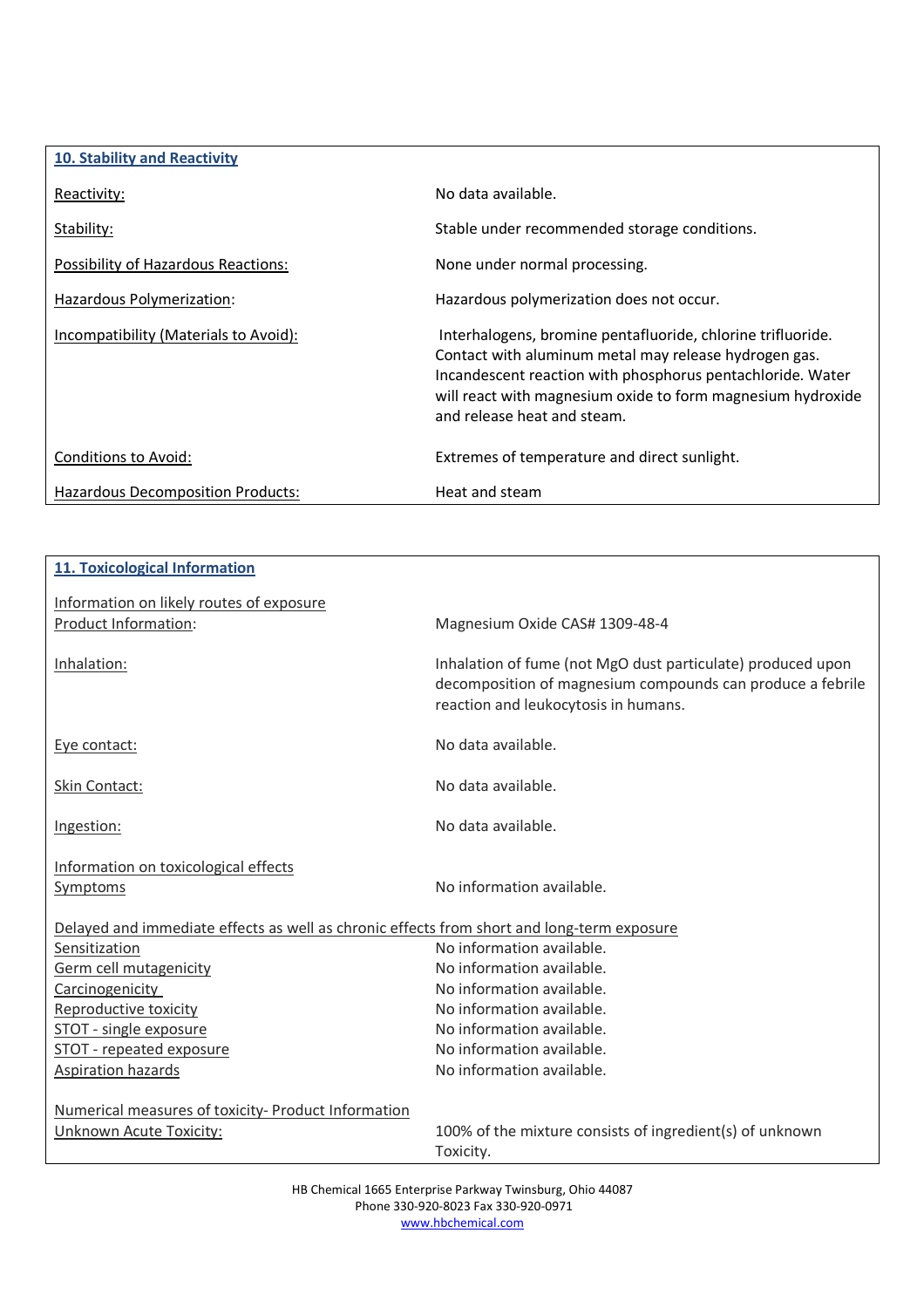| 12. Ecological Information     |                                                                                                                                                                                  |
|--------------------------------|----------------------------------------------------------------------------------------------------------------------------------------------------------------------------------|
| Ecotoxicity:                   | No data available on any adverse effects of this material on the<br>Environment. 100% of the mixture consists of components(s) of<br>unknown hazards to the aquatic environment. |
| Persistence and degradability: | No information available.                                                                                                                                                        |
| Bioaccumulation:               | No information available.                                                                                                                                                        |
| Other adverse effects:         | No information available.                                                                                                                                                        |

| <b>13. Disposal Considerations</b> |                                                                                                                                                                                                                                                                                                          |
|------------------------------------|----------------------------------------------------------------------------------------------------------------------------------------------------------------------------------------------------------------------------------------------------------------------------------------------------------|
| Disposal of Wastes:                | This produce does not exhibit any characteristics of a hazardous<br>waste. The product is suitable for landfill disposal once the free<br>water component is evaporated or absorbed by a suitable<br>absorbent (earth). Follow all applicable federal, state and local<br>regulations for safe disposal. |
| Contaminated packaging:            | Do not reuse container.                                                                                                                                                                                                                                                                                  |

| <b>14. Transport Information</b>                                  |               |
|-------------------------------------------------------------------|---------------|
| D.O.T. Shipping Name                                              | Not regulated |
| Air - ICAO (international Civil Aviation Organization)            | Not regulated |
| Sea - IMDG (International Maritime Dangerous Goods) Not regulated |               |

| 15. Regulatory Information                                                                                       |          |  |  |  |  |
|------------------------------------------------------------------------------------------------------------------|----------|--|--|--|--|
| International Inventories                                                                                        |          |  |  |  |  |
| <b>TSCA</b>                                                                                                      | Complies |  |  |  |  |
| <b>DSL/NDSL</b>                                                                                                  | Complies |  |  |  |  |
| <b>EINECS/ELINCS</b>                                                                                             | Complies |  |  |  |  |
| <b>ENCS</b>                                                                                                      | Complies |  |  |  |  |
| <b>IECSC</b>                                                                                                     | Complies |  |  |  |  |
| <b>KECL</b>                                                                                                      | Complies |  |  |  |  |
| <b>PICCS</b>                                                                                                     | Complies |  |  |  |  |
| <b>AICS</b>                                                                                                      | Complies |  |  |  |  |
| Legend:                                                                                                          |          |  |  |  |  |
| TSCA - United States Toxic Substances Control Act Section 8(b) Inventory                                         |          |  |  |  |  |
| DSL/NDSL - Canadian Domestic Substances List/Non-Domestic Substances List                                        |          |  |  |  |  |
| EINECS/ELINCS - European Inventory of Existing Chemical Substances/European List of Notified Chemical Substances |          |  |  |  |  |
| <b>ENCS - Japan Existing and New Chemical Substances</b>                                                         |          |  |  |  |  |
| IECSC - China Inventory of Existing Chemical Substances                                                          |          |  |  |  |  |
| <b>KECL - Korean Existing and Evaluated Chemical Substances</b>                                                  |          |  |  |  |  |
| PICCS - Philippines Inventory of Chemicals and Chemical Substances                                               |          |  |  |  |  |
|                                                                                                                  |          |  |  |  |  |

HB Chemical 1665 Enterprise Parkway Twinsburg, Ohio 44087 Phone 330-920-8023 Fax 330-920-0971

www.hbchemical.com